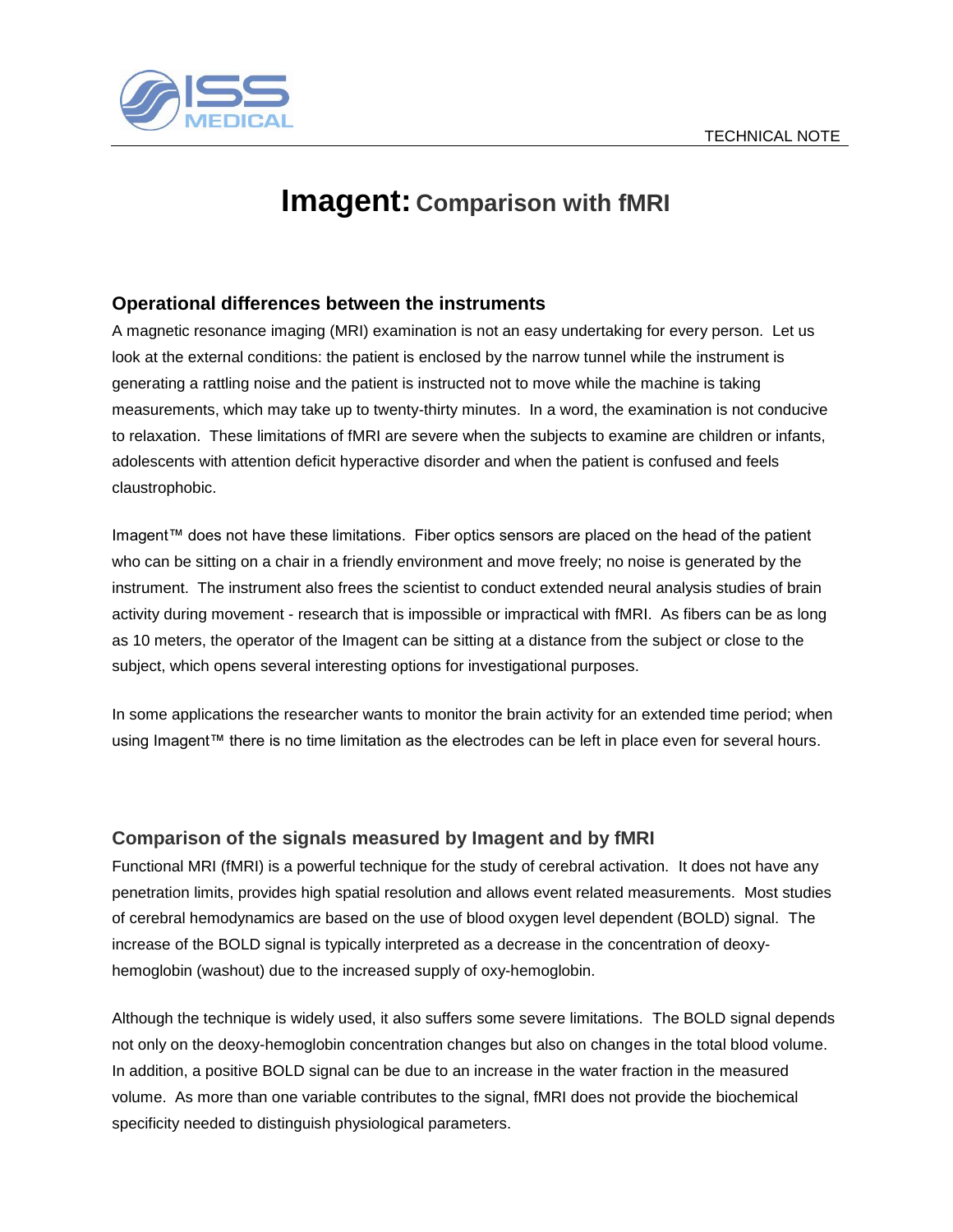Imagent™ measures changes in both oxy- and deoxy-hemoglobin concentration, therefore providing the researcher with two simultaneous parameters unequivocally related to the brain hemodynamics. The instrument, in addition to the hemodynamics signals, is also capable of directly detecting the neuronal activity that manifests through the fast signal (event related optical signal - EROS). NIRS techniques have the inherent capability to distinguish physiological parameters.

#### **References**

*A spatial and temporal comparison of hemodynamic signals measured using optical and functional magnetic resonance imaging during activation in the human primary visual cortex*. V. Toronov, X. Zhang, and A.G. Webb; *NeuroImage 34 (2007) 1136-1148 (2006).*

*Integrated measurement system for simultaneous functional magnetic resonance imaging and diffuse optical tomography in human brain mapping.*

Xiaofeng Zhang, V.Y. Toronov, and A.G. Webb; *Review of Scientif. Instruments 77, 114301 (2006).*

*Simultaneous integrated diffuse optical tomography and functional magnetic resonance imaging of the human brain.*

Xiaofeng Zhang, V.Y. Toronov, and A.G. Webb; *Optics Express 13 (14) 5513 (2005).*

*The study of cerebral hemodynamic and neuronal response to visual stimulation using simultaneous NIR optical tomography and BOLD fMRI in humans.*

Zhang, X., Toronov V.Y., Fabiani, M., Gratton, G. & Webb, A.G.; *Proc. SPIE Vol. 5686, 566-572 (2005).*

*Simultaneous Near-Infrared Spectroscopy and Magnetic Resonance Imaging of Functional Activity in the Human Brain.*

V. Toronov, E. Gratton, and A. Webb; *in "Res. Adv. in Medical Physics", R.M. Mohan ed., 1, 1-15, Global Research Network (2003).*

*The Roles of Changes in Deoxyhemoglobin Concentration and Blood Volume in the fMRI BOLD Signal.* 

V. Toronov, S. Walker, R. Gupta, J.H. Choi, E. Gratton, D. Hueber and A. Webb; *NeuroImage, 19, 1521-1531 (2003).*

*Investigation of human brain hemodynamics by simultaneous near-infrared spectroscopy and functional magnetic resonance imaging.*

V. Toronov, A. Webb, J. H. Choi, M. Wolf, A. Michalos, E. Gratton and D. Hueber; *Medical Physics 28(4), 521-527 (2001).*

*Simultaneous functional magnetic resonance and near-infrared imaging of adult human brain.*  V. Toronov, A. Webb, J. H. Choi, M. Wolf, E. Gratton and D. Hueber; *Proc. SPIE Vol. 4250, 380-382 (2001).*

*Study of Local Cerebral Hemodynamic Fluctuations by Simultaneous Frequency-Domain near-infrared spectroscopy and fMRI.*

V. Toronov, A. Webb, J. H. Choi, M. Wolf, L. Safonova, U. Wolf, and E. Gratton; *Optics Express 9(8), 417-427 (2001).*